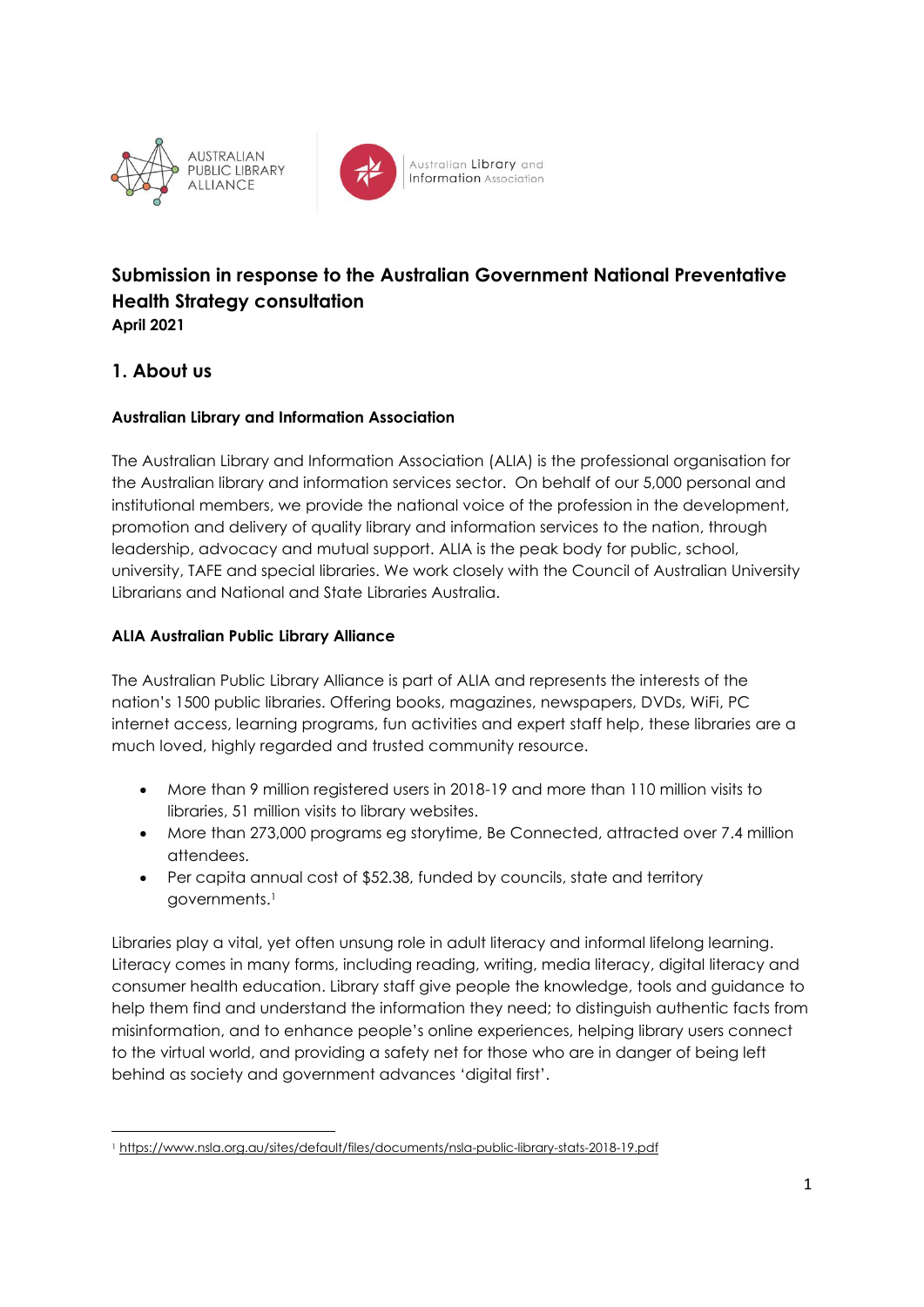#### **ALIA Health Libraries Australia**

Librarianship is a trusted profession and across Australia, there is a strong network of specialist health librarians represented by ALIA Health Libraries Australia. We estimate there are between 350 and 400 health libraries in Australia, including hospital, community health, government department, research institute, university, public health, pharmaceutical and biotechnology libraries2, employing some 1,250 people. Health librarians comprise an important part of the health information workforce, alongside health information managers and health informatics specialists. Not only are health librarians highly skilled in the field of information and data literacy, their role is also to teach these skills to other professionals in the medical field and to support patients and their families to access complex health information.

### **2. Our response to the National Preventative Health Strategy**

ALIA welcomes the inclusion of 'information and health literacy' in the strategy's approach to 'mobilising a prevention system'. We endorse the statement that 'All Australians should have access to high quality, evidence-based information about how to manage their health and wellbeing through appropriate preventative action across each stage of their life'.

The National Preventative Health draft strategy requires the development of a national platform for health information and support for the health workforce to build their own and others' health literacy (page 37).

- **Creating a national platform for health information is only useful if the public are aware of it and can use it.** We believe there is a critical role here for public libraries to act as intermediaries, helping the less digitally enabled, people whose first language is not English and some of the most vulnerable members of society to access a new resource.
- **Support for the health workforce to develop and share health literacy skills is only achievable if there are information experts on hand to assist.** This is very much within the remit of health librarians and this is recognised in other parts of the world. In the UK, for example, Health Education England<sup>3</sup> is the strategic lead for National Health Service (NHS) library services, 'NHS bodies, their staff, learners, patients and the public use the right knowledge and evidence, at the right time, in the right place, enabling high quality decision-making, learning, research and innovation to achieve excellent healthcare and health improvement.

We propose that, in order to achieve the 2030 policy outcomes, the Department of Health explores how libraries can be part of the National Preventative Health Strategy.

<sup>&</sup>lt;sup>2</sup> Ref. Kammermann, M. 2016. The Census of Australian Health Libraries and Health Librarians Working Outside the Traditional Library Setting: The Final Report.

<sup>3</sup> https://www.hee.nhs.uk/our-work/knowledge-library-services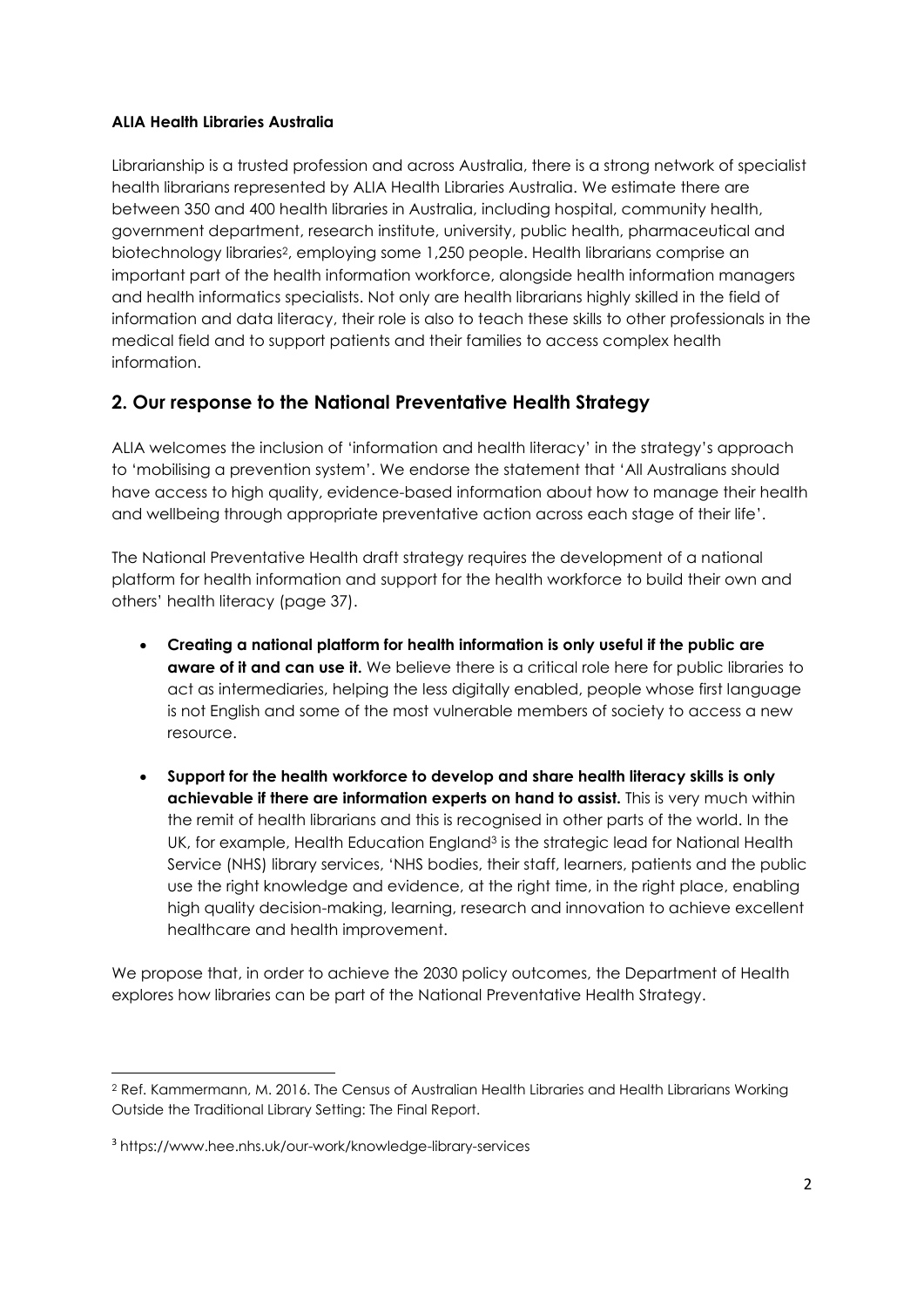# **3. Information and health literacy are core business for libraries**

Public libraries in Australia provide informal learning opportunities, free, local, at convenient times, from entry level, in community languages, all designed around the needs of library users. Information and health literacy are essential elements of our programs. A few examples:

- Tech Savvy Seniors<sup>4</sup> is a Telstra program run to improve digital literacy skills for older members of the community, hosted by public libraries in NSW, QLD and Victoria.
- Be Connected<sup>5</sup> is a national program, funded by the federal government, and delivered through libraries around Australia.
- Digital Health Literacy<sup>6</sup>, including My Health Record training, delivered by ALIA as a program funded by the Australian Digital Health Agency.

Libraries help people identify their gaps and put in place easy, convenient ways to gain the skills they need to navigate the digital environment – something which has become even more critical in this COVID-19 environment.

At a local level, for example, Libraries ACT engages with support groups and playgroups including those that provide support for parents or children with developmental delays or mental health conditions. Connecting these groups with the public library helps open pathways for access to information and health literacy.

The role of health libraries as important sources of information for medical students, clinicians, and other health practitioners; researchers and academics; medical, nursing and allied health students in universities and on clinical placements is well understood. However, health libraries also provide information and education services for hospital-based consumers (patients, families, carers), consumer representatives, volunteers and the broader community, relating to both physical and mental health.

Four of the case studies in the Health Libraries Australia and Health Libraries Inc. HeLIINS research<sup>7</sup> deal with consumer health literacy in physical and mental health. For example, *Words for Wellbeing* (Ipswich Hospital Library with the local public library) caters to both mental and physical health<sup>8</sup>.

### **5. Engaging with libraries**

ALIA, ALIA Australian Public Library Alliance and ALIA Health Libraries Australia would welcome the opportunity to engage in discussions with the Department of Health about the opportunities for engagement raised in this submission.

<sup>4</sup> https://www.telstra.com.au/tech-savvy-seniors

<sup>5</sup> https://beconnected.esafety.gov.au/

<sup>6</sup> https://www.alia.org.au/which-sector-are-you-interested/digital-health-literacy

<sup>7</sup> <https://www.alia.org.au/helins-health-libraries-national-standards-outcomes-national-research-project>

<sup>8</sup> [https://www.alia.org.au/sites/default/files/documents/CASE%20STUDY%208\\_0.pdf](https://www.alia.org.au/sites/default/files/documents/CASE%20STUDY%208_0.pdf)